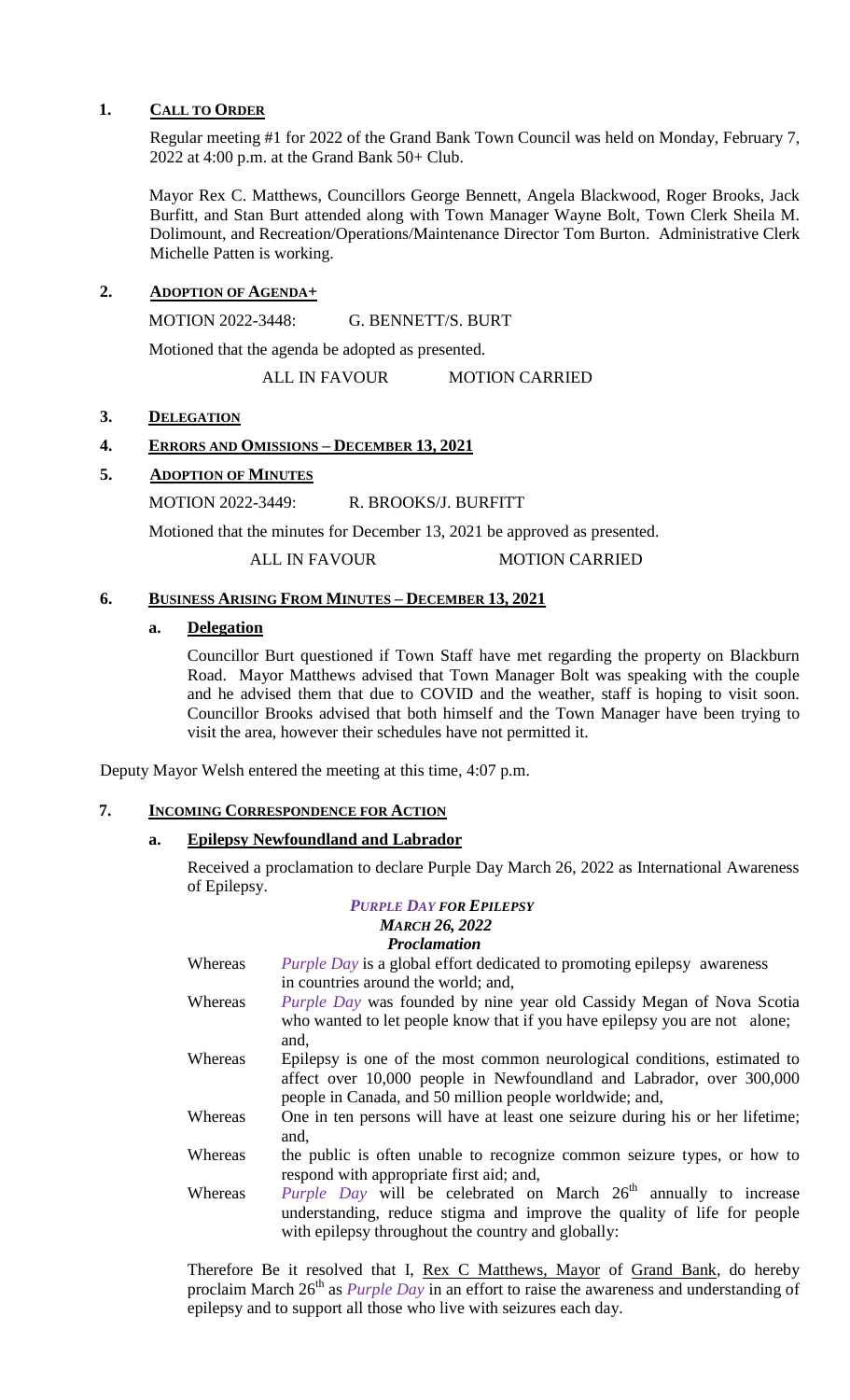Dated this *31 day of January , 2022*

MOTION 2022-3450: S. BURT/R. BROOKS

Motioned that the Town of Grand Bank proclaim March 26, 2022 as Purple Day for Epilepsy.

ALL IN FAVOUR MOTION CARRIED

# **b. Burin Peninsula Healthy Oceans Initiative**

Received an email wanting to know if the Town would dispose of the garbage that will be collected on the beaches and waterways this summer by their organization. It was agreed that the Development Committee look into this further.

# **c. Public Procurement Agency**

Received an email regarding procurement procedures and policies.

# **d. The Department of Tourism, Culture, Arts, and Recreation**

Deadline to apply for Come Home Year Cultural Funding is January 31, 2022. Mayor Matthews advised that Town Staff have completed the application and the Town has been approved.

# **e. Burin Peninsula Cat Rescue**

Regarding animal control/bylaw complaint. Mayor Matthews advised the Town doesn't have the legal right to enter someone's home and remove any animals.

# **f. The Department of Municipal and Provincial Affairs**

Received an email advising the Department of Municipal and Provincial Affairs will be providing Virtual Information Sessions on the Municipal Code of Conduct. These sessions will be held on February  $22<sup>nd</sup>$  and February  $23<sup>rd</sup>$ . Anyone wishing to register may contact the Town Office.

### **8. INCOMING CORRESPONDENCE FOR INFORMATION**

### **a. Eastern Health**

Received an email advising that the deadline for the Community Wellness Grant is on February 1st, 2022. All applications must be received on or before that date. Deputy Mayor Welsh feels the Town should look at applying for a grant to build a Community Garden.

### **b. Aquaculture Association of Canada**

Received a Press Release to announce that St. John's will host a World Aquaculture Event in 2022. The event will take place August 15-18, 2022.

### **c. Municipal Assessment Agency**

Received an update on the Municipal Assessment Agency.

# **d. Burin Peninsula Joint Council**

Received an email list of the elected Municipal Leaders.

# **9. COMMITTEE REPORTS**

### **a. Finance Committee**

Councillor Stan Burt, Committee Chairperson, presented a written report of a meeting the Committee held on January 26, 2022.

Councillor Burt left the meeting at this time, due to a conflict of interest.

MOTION 2022-3451: C. WELSH/R. BROOKS

Motioned that Item 1(h) be approved as presented.

ALL IN FAVOUR MOTION CARRIED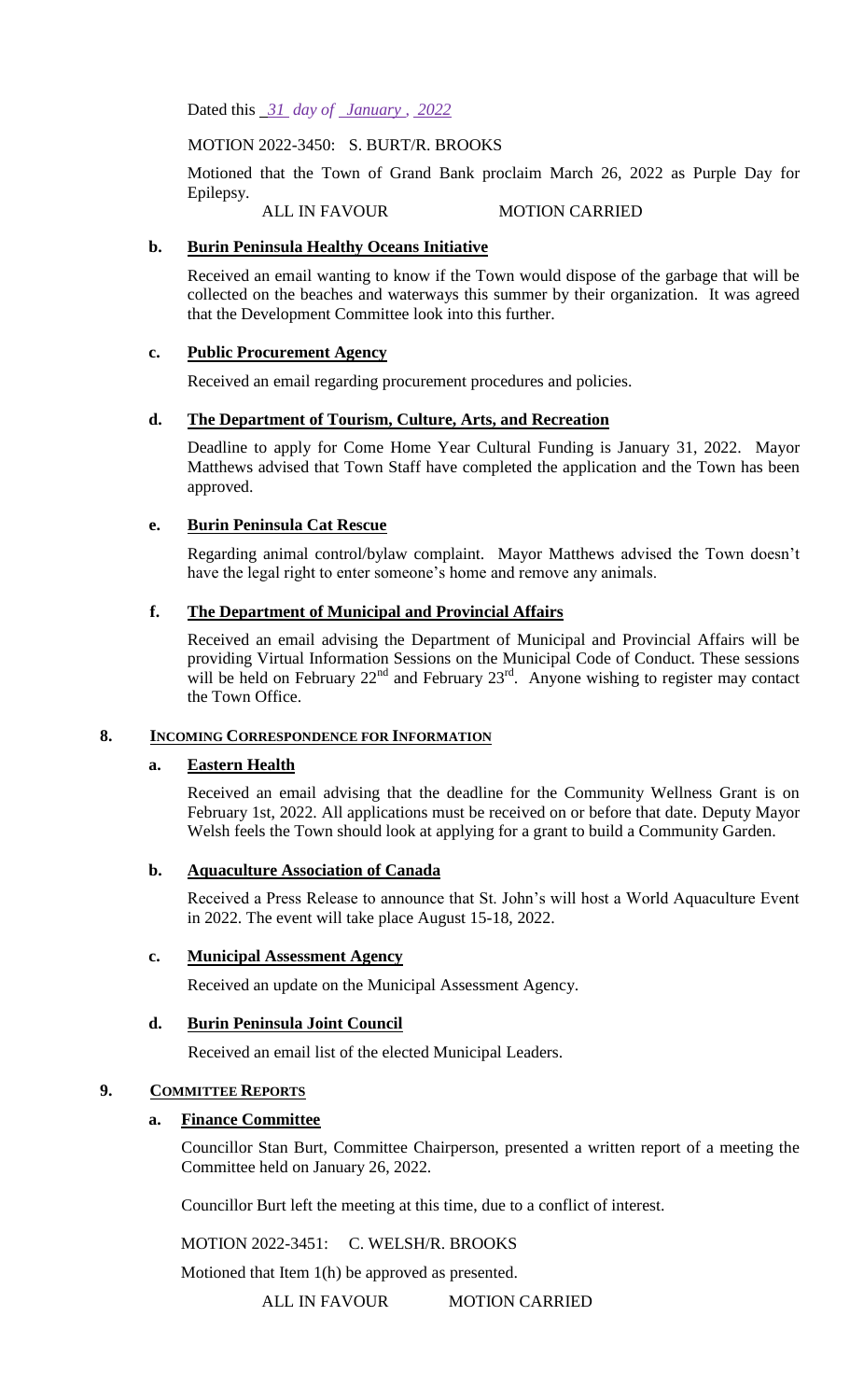Councillor Burt returned to the meeting at this time.

Councillor Blackwood was asked to leave the meeting at this time due to a conflict of interest.

Item 2(a) After some discussion, it was agreed this item needs to be discussed further and a letter written to the Lions Club to see if they are able to contribute to the project as well.

Councillor Blackwood returned to the meeting at this time.

MOTION 2022-3452: S. BURT/C. WELSH

Motioned that the Finance Committee report of January 26, 2022 be approved with the exception of item 1(h).

ALL IN FAVOUR MOTION CARRIED

#### **b. Development Committee**

Councillor Roger Brooks, Committee Chairperson, presented a written report of a meeting the Committee held on January 26, 2022.

Item 2b: After some discussion, it was agreed to send out an email with regards to advising people to not feed the ducks due to the possibility of health risks. It was further agreed to talk to Wildlife about the number of ducks now in the area of Riverside West.

MOTION 2022-3453: R. BROOKS/G. BENNETT

Motioned that the Development Committee report of January 26, 2022 be approved with the exception of item 3.

ALL IN FAVOUR MOTION CARRIED

MOTION 2022-3454: R. BROOKS/G. BENNETT

Motioned that under the authority of Sections 16, 17, 18 and 23 of the *Urban and Rural Planning Act 2000*, the Town Council of Grand Bank approves Amendment No. 2 – 2020 to the Municipal Plan for 2012 to 2022.

ALL IN FAVOUR MOTION CARRIED

#### MOTION 2022-3455: R. BROOKS/J. BURFITT

Motioned that under the authority of Sections 16, 17, 18 and 23 of the *Urban and Rural Planning Act 2000*, the Town Council of Grand Bank approves Amendment No. 3 - 2020 to the Development Regulations for 2012 to 2022.

ALL IN FAVOUR MOTION CARRIED

#### 10. OLD BUSINESS

#### **a. Swimming Pool**

Councillor Burfitt wondered if there was something Council could do to keep the pool open longer. Probably have an engineer look at the possibility of having a removable floor which would allow other people to use the facility when the pool is closed. After some discussion, it was agreed to discuss this further.

### **b. Dam Project Update**

Town Manager Bolt advised there are four items left to be completed at the Dam. They are; NL Power, the Air Burst System, a Shed, and a compressor. After some discussion, it was also agreed to purchase a camera for the Dam area once the building is completed.

### **11. NEW BUSINESS**

#### **a. Downtown Development – Phase II**

Mayor Matthews advised that Phase II is very impressive. He stated there are 7 different components to be completed during this project. Councillor Burfitt questioned if an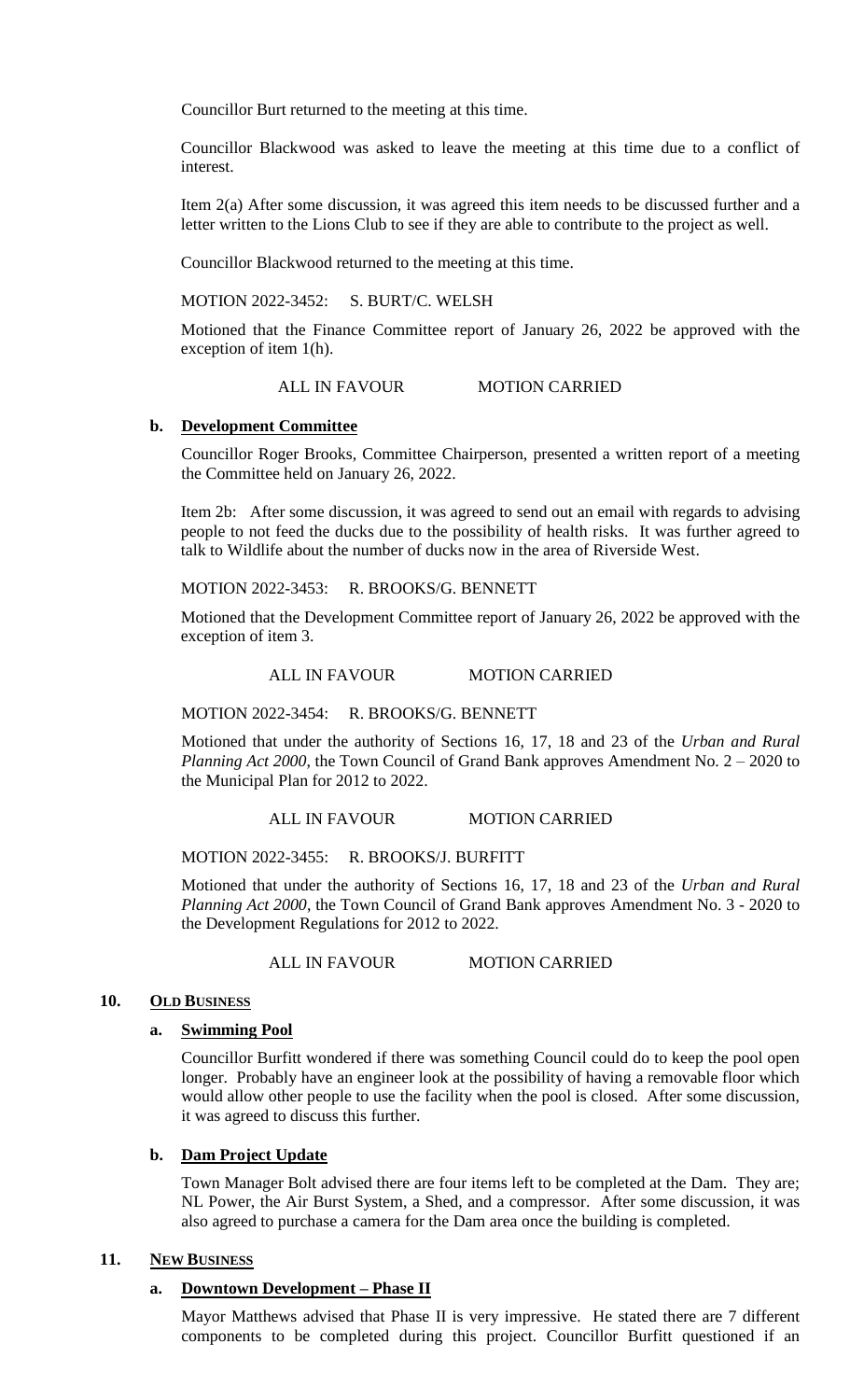electrical outlet could be installed in the new light poles. After some discussion, it was agreed to investigate this further.

## **b. Capital Works – Plant Waterline**

Town Manager Bolt advised that the design work on the plant line should be submitted this week and once approval is received from Government, tender documents will be developed.

### **c. Nature Trail Inspection**

Mayor Matthews presented an inspection sheet for the Nature trail so that it can be inspected on a regular basis and referenced should anyone complain that something is out of place or damage is done to the Trail. Mayor Matthews also advised that a motion is needed for ACOA so we can apply for more funding to do additional work with the Nature Trail.

### MOTION 2022-3456: S. BURT/R. BROOKS

Motioned that the Town of Grand Bank apply for funding under the Canada Community Revitalization fund for Phase II – Nature Trail.

# ALL IN FAVOUR MOTION CARRIED

### 12. **COUNCILLORS FORUM**

### **a. Property Owner**

Mayor Matthews advised that a property owner in the community is considerably behind in their taxes, and the Town has no other option but to take legal action. After some discussion, it was agreed the Town will take legal action to get the taxes outstanding.

# **b. Theatre**

Mayor Matthews questioned if the Theater is going to go ahead this summer. Councillor Burt advised that he is optimistic it will and that the Artistic Director is making preparations, he also advised they are in the process of installing a new heating system.

### **c. Proclamation**

Councillor Bennett presented a proclamation.

### *Heritage Day/Week Proclamation 2022*

**WHEREAS**, the third Monday in February is recognized nationally as Heritage Day; and

**WHEREAS**, Heritage Day and Heritage Week are a time to reflect on the achievements of past generations and to accept responsibility for protecting our heritage; and

**WHEREAS**, our citizens should be encouraged to celebrate Newfoundland and Labrador's uniqueness and to rejoice in our heritage and environment; and

**WHEREAS**, in 2022 the residents of Newfoundland and Labrador will celebrate their rich and diverse heritage.

**THEREFORE**, I, Mayor Rex C. Matthews, on behalf of the Town of Grand Bank, do hereby proclaim Monday, February 21, 2022 as Heritage Day, and February 21-27, 2022 as Heritage Week, and call upon all citizens to celebrate the richness of our past and the promise of our future.

MOTION 2022-3457: G. BENNETT/R. BROOKS

Motioned that the Town of Grand Bank proclaim February 21, 2022 as Heritage Day and February 21-27, 2022 as Heritage Week.

### ALL IN FAVOUR MOTION CARRIED

### **d. Come Home Year**

Mayor Matthews suggested the Special Events Committee should look at trying to recruit new members and this would then be the Come Home Year Committee for 2022. Councillor Burt advised that the 50+ Club is planning to do something and that the Theatre as some plans in place as well. After some discussion, it was agreed that an email should go out encouraging people to join the Special Events Committee/Come Home Year 2022.